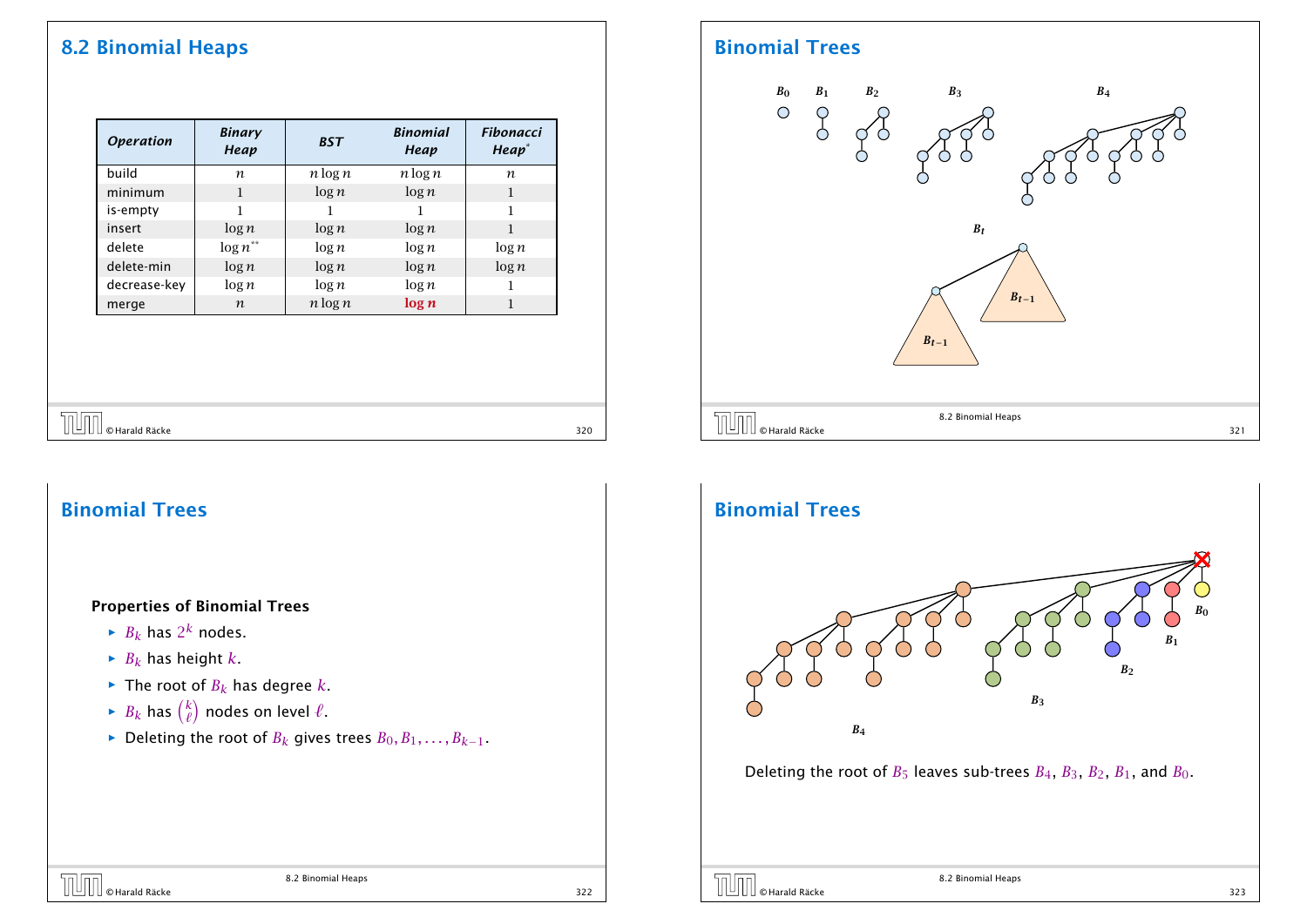### Binomial Trees



Deleting the leaf furthest from the root (in  $B_5$ ) leaves a path that connects the roots of sub-trees  $B_4$ ,  $B_3$ ,  $B_2$ ,  $B_1$ , and  $B_0$ .

| Heaps<br>$D_{1}$ $\sim$ $\sim$ $\sim$ $\sim$ |     |
|----------------------------------------------|-----|
|                                              | 324 |



The binomial tree  $B_k$  is a sub-graph of the hypercube  $H_k$ .

The parent of a node with label  $b_n$ , ...,  $b_1$ ,  $b_0$  is obtained by setting the least significant 1-bit to 0.

The  $\ell$ -th level contains nodes that have  $\ell$  1's in their label.



## Binomial Trees



The number of nodes on level  $\ell$  in tree  $B_k$  is therefore

 $(k - 1)$  $\ell - 1$ ! +  $(k - 1)$ *`* ! = *k `* !

 $\overline{O}$   $\overline{O}$   $\overline{O}$  Harald Räcke 325

8.2 Binomial Heaps

## 8.2 Binomial Heaps

#### How do we implement trees with non-constant degree?

- **▶ The children of a node are arranged in a circular linked list.**
- $\triangleright$  A child-pointer points to an arbitrary node within the list.
- ▶ A parent-pointer points to the parent node.
- **Pointers** *x*. left and *x*. right point to the left and right sibling of *x* (if *x* does not have siblings then *x*. left = *x*. right = *x*).





8.2 Binomial Heaps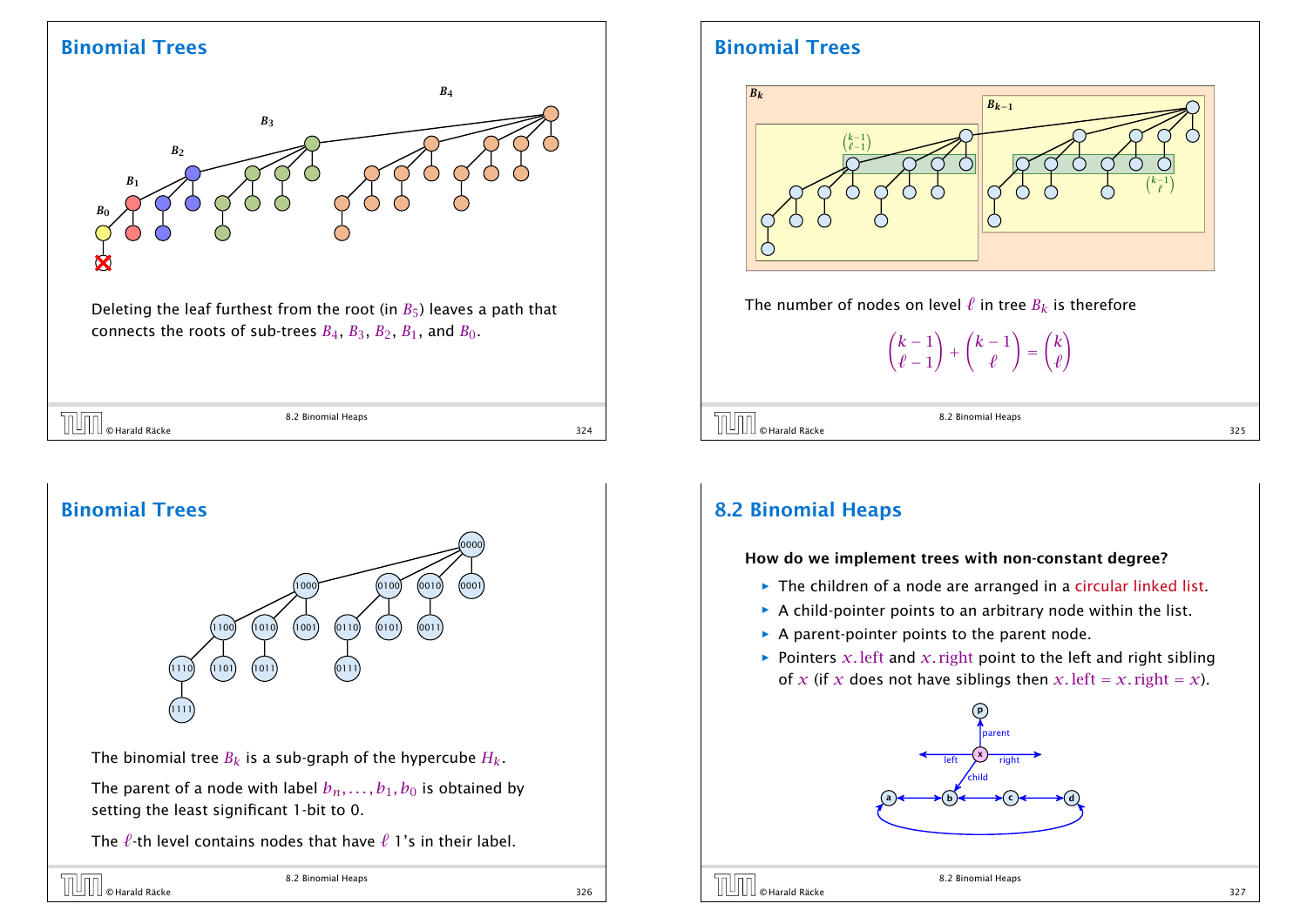## 8.2 Binomial Heaps

- $\blacktriangleright$  Given a pointer to a node *x* we can splice out the sub-tree rooted at *x* in constant time.
- $\triangleright$  We can add a child-tree *T* to a node *x* in constant time if we are given a pointer to *x* and a pointer to the root of *T*.

 $\overline{0}$  Marald Räcke 328<br>328<br>328

8.2 Binomial Heaps

### Binomial Heap: Merge

Given the number *n* of keys to be stored in a binomial heap we can deduce the binomial trees that will be contained in the collection.

Let  $B_{k_1}$ ,  $B_{k_2}$ ,  $B_{k_3}$ ,  $k_i < k_{i+1}$  denote the binomial trees in the collection and recall that every tree may be contained at most once.

Then  $n=\sum_i 2^{k_i}$  must hold. But since the  $k_i$  are all distinct this means that the *k<sup>i</sup>* define the non-zero bit-positions in the binary representation of *n*.

### Binomial Heap



In a binomial heap the keys are arranged in a collection of binomial trees.

Every tree fulfills the heap-property

There is at most one tree for every dimension/order. For example the above heap contains trees  $B_0$ ,  $B_1$ , and  $B_4$ .



8.2 Binomial Heaps

### Binomial Heap

#### Properties of a heap with *n* keys:

- *►* Let  $n = b_d b_{d-1}, \ldots, b_0$  denote binary representation of *n*.
- $\blacktriangleright$  The heap contains tree *B*<sup>*i*</sup> iff *b*<sup>*i*</sup> = 1.
- $\blacktriangleright$  Hence, at most  $\lfloor \log n \rfloor + 1$  trees.
- **Fig. 2** The minimum must be contained in one of the roots.
- $\blacktriangleright$  The height of the largest tree is at most  $\lfloor \log n \rfloor$ .
- **▶ The trees are stored in a single-linked list; ordered by** dimension/size.

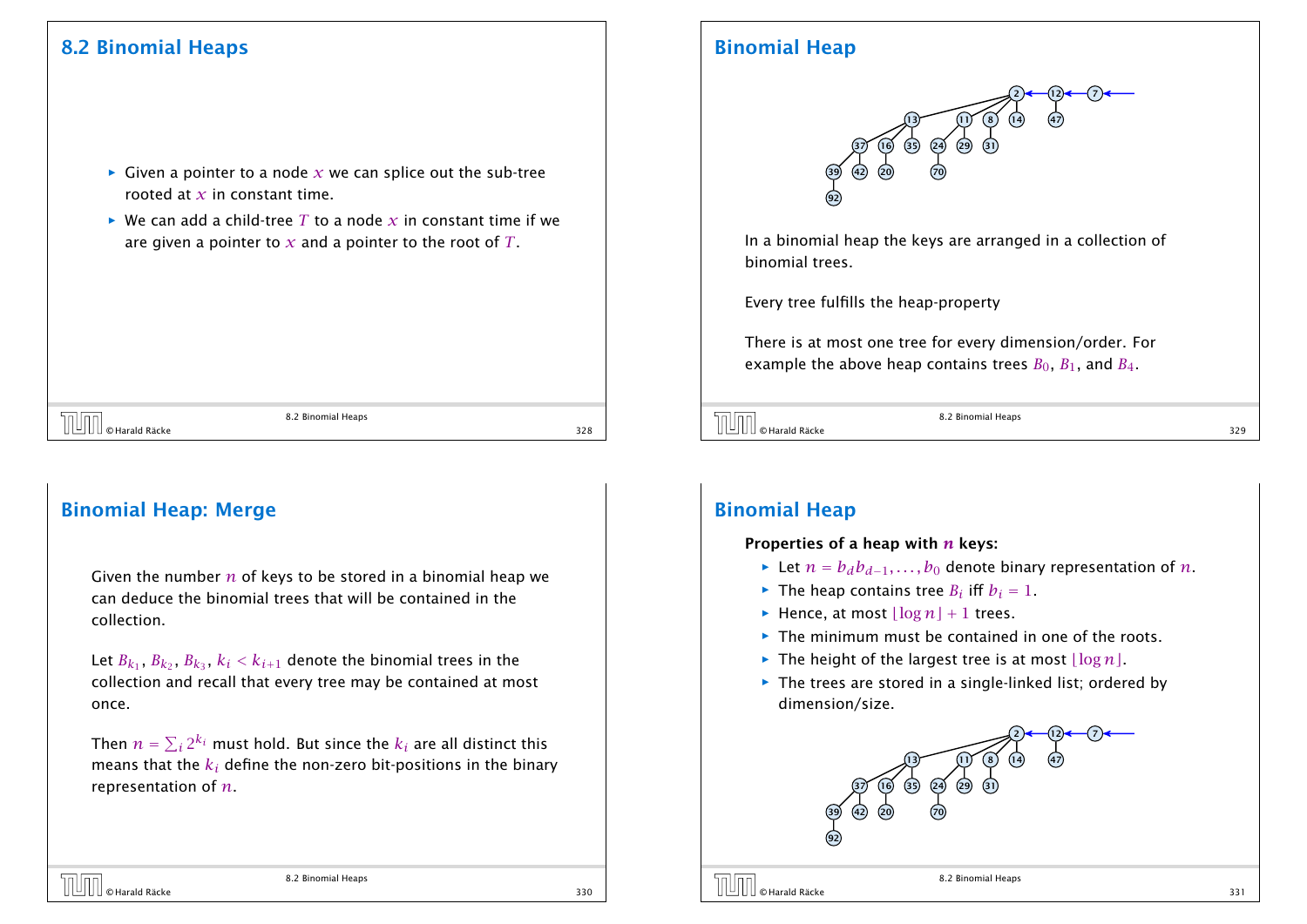### Binomial Heap: Merge

The merge-operation is instrumental for binomial heaps.

A merge is easy if we have two heaps with different binomial trees. We can simply merge the tree-lists.

Note that we do not just do a concatenation as we want to  $k$  keep the trees in the list sorted according to size.

Otherwise, we cannot do this because the merged heap is not allowed to contain two trees of the same order.

Merging two trees of the same size: Add the tree with larger root-value as a child to the other tree.



For more trees the technique is analogous to binary addition.

| $\boxed{\frac{1}{\mathcal{O}}\mathcal{O}}$ $\circ$ Harald Räcke | 8.2 Binomial Heaps |     |
|-----------------------------------------------------------------|--------------------|-----|
|                                                                 |                    | 332 |

 $\overline{a}$ 

8.2 Binomial Heaps

## 8.2 Binomial Heaps

*S*1*.* merge*(S*2*)*:

- $\blacktriangleright$  Analogous to binary addition.
- **Fime is proportional to the number of trees in both heaps.**
- $\blacktriangleright$  Time:  $\mathcal{O}(\log n)$ .



## 8.2 Binomial Heaps

All other operations can be reduced to merge*()*.

#### *S.* insert*(x)*:

- $\blacktriangleright$  Create a new heap *S'* that contains just the element *x*.
- $\blacktriangleright$  Execute *S*. merge(*S'*).
- $\blacktriangleright$  Time:  $\mathcal{O}(\log n)$ .